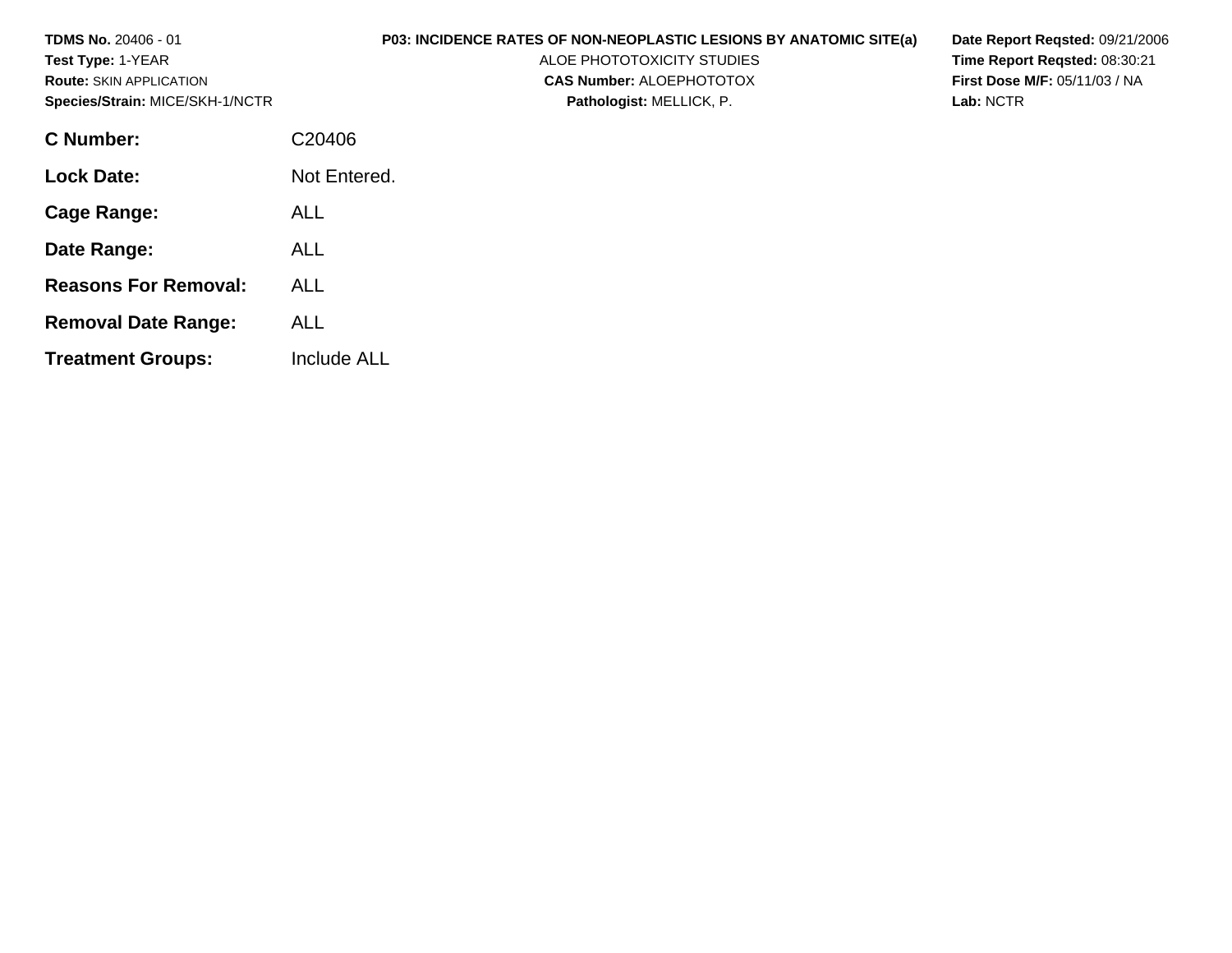| TDMS No. 20406 - 01                                                                               | P03: INCIDENCE RATES OF NON-NEOPLASTIC LESIONS BY ANATOMIC SITE(a)<br>ALOE PHOTOTOXICITY STUDIES |                                                             |                  | Date Report Reqsted: 09/21/2006            |                           |
|---------------------------------------------------------------------------------------------------|--------------------------------------------------------------------------------------------------|-------------------------------------------------------------|------------------|--------------------------------------------|---------------------------|
| Test Type: 1-YEAR                                                                                 |                                                                                                  | Time Report Reqsted: 08:30:21                               |                  |                                            |                           |
| <b>Route: SKIN APPLICATION</b><br>Species/Strain: MICE/SKH-1/NCTR                                 |                                                                                                  | <b>CAS Number: ALOEPHOTOTOX</b><br>Pathologist: MELLICK, P. |                  | First Dose M/F: 05/11/03 / NA<br>Lab: NCTR |                           |
|                                                                                                   |                                                                                                  |                                                             |                  |                                            |                           |
| SKH-1 HAIRLESS MICE (NCTR) MICE MALE                                                              | <b>NOCREAM NO_SSL</b>                                                                            | <b>VEHICLE NO_SSL</b>                                       | ALOGEL6% NO_SSL  | <b>WHLEAF6%</b><br>NO_SSL                  | <b>CHARCL6%</b><br>NO_SSL |
| <b>Disposition Summary</b>                                                                        |                                                                                                  |                                                             |                  |                                            |                           |
| <b>Animals Initially in Study</b><br><b>Early Deaths</b>                                          | 36                                                                                               | 35                                                          | 36               | 36                                         | 36                        |
| <b>Accidently Killed</b><br><b>Moribund Sacrifice</b><br><b>Natural Death</b><br><b>Survivors</b> | 1                                                                                                | 5                                                           | 1<br>$\mathbf 1$ | 4<br>1                                     | $\sqrt{3}$<br>2           |
| <b>Moribund Sacrifice</b><br><b>Natural Death</b><br><b>Terminal Sacrifice</b><br><b>Harvest</b>  | 35                                                                                               | 30                                                          | 34               | $\mathbf{1}$<br>30                         | 30<br>$\mathbf{1}$        |
| <b>Animals Examined Microscopically</b>                                                           | 36                                                                                               | 35                                                          | 36               | 35                                         | 36                        |
| <b>ALIMENTARY SYSTEM</b>                                                                          |                                                                                                  |                                                             |                  |                                            |                           |
| None                                                                                              |                                                                                                  |                                                             |                  |                                            |                           |
| <b>CARDIOVASCULAR SYSTEM</b>                                                                      |                                                                                                  |                                                             |                  |                                            |                           |
| None                                                                                              |                                                                                                  |                                                             |                  |                                            |                           |
| <b>ENDOCRINE SYSTEM</b>                                                                           |                                                                                                  |                                                             |                  |                                            |                           |
| None                                                                                              |                                                                                                  |                                                             |                  |                                            |                           |
| <b>GENERAL BODY SYSTEM</b>                                                                        |                                                                                                  |                                                             |                  |                                            |                           |
| None                                                                                              |                                                                                                  |                                                             |                  |                                            |                           |
| <b>GENITAL SYSTEM</b>                                                                             |                                                                                                  |                                                             |                  |                                            |                           |
| None                                                                                              |                                                                                                  |                                                             |                  |                                            |                           |
| <b>HEMATOPOIETIC SYSTEM</b>                                                                       |                                                                                                  |                                                             |                  |                                            |                           |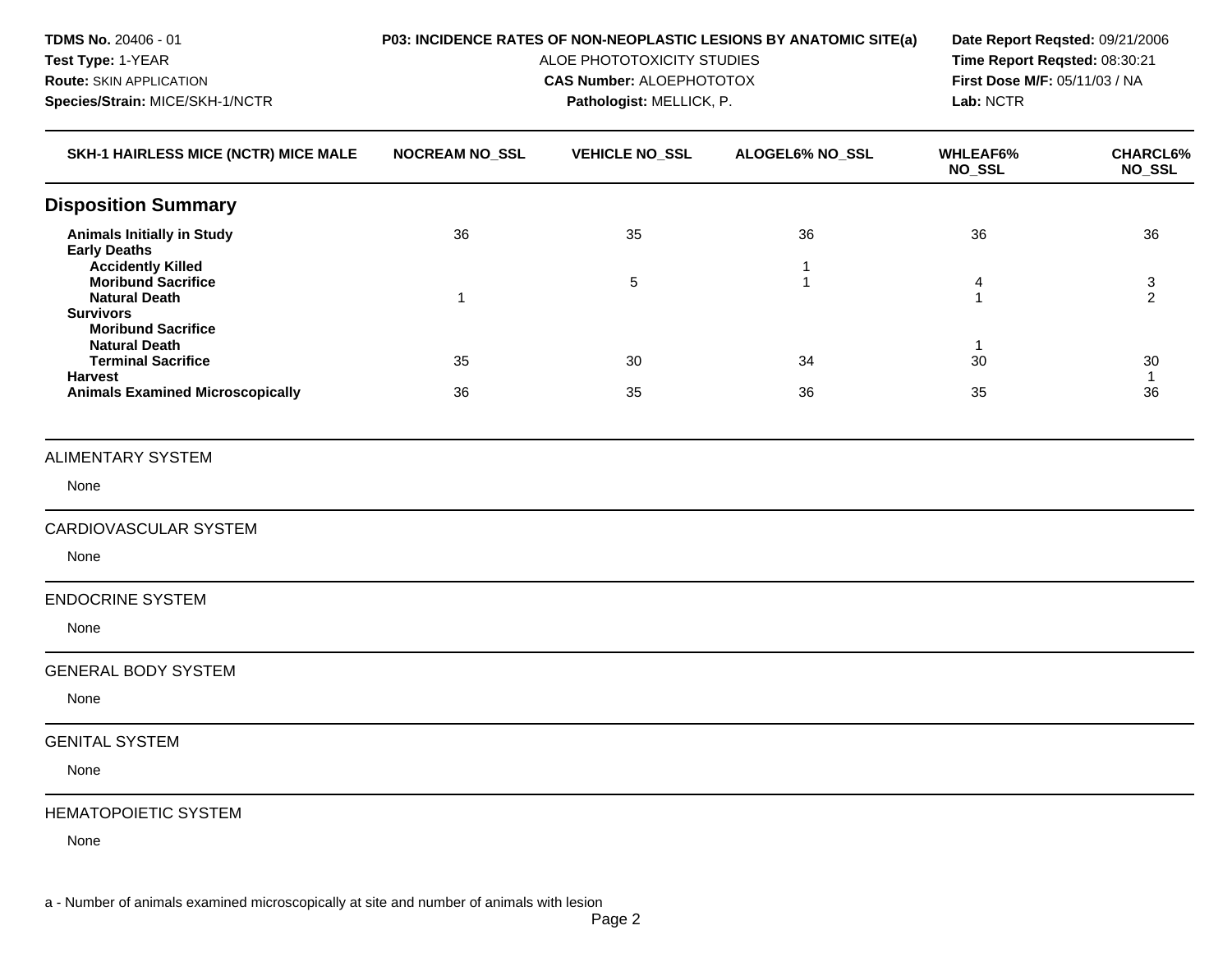| <b>TDMS No. 20406 - 01</b><br>Test Type: 1-YEAR<br><b>Route: SKIN APPLICATION</b><br>Species/Strain: MICE/SKH-1/NCTR                                                                                                                                                                                                                         | P03: INCIDENCE RATES OF NON-NEOPLASTIC LESIONS BY ANATOMIC SITE(a)<br>ALOE PHOTOTOXICITY STUDIES<br><b>CAS Number: ALOEPHOTOTOX</b> | Date Report Reqsted: 09/21/2006<br>Time Report Reqsted: 08:30:21<br>First Dose M/F: 05/11/03 / NA<br>Lab: NCTR |                                     |                                     |                                      |
|----------------------------------------------------------------------------------------------------------------------------------------------------------------------------------------------------------------------------------------------------------------------------------------------------------------------------------------------|-------------------------------------------------------------------------------------------------------------------------------------|----------------------------------------------------------------------------------------------------------------|-------------------------------------|-------------------------------------|--------------------------------------|
| SKH-1 HAIRLESS MICE (NCTR) MICE MALE                                                                                                                                                                                                                                                                                                         | <b>NOCREAM NO_SSL</b>                                                                                                               | <b>VEHICLE NO_SSL</b>                                                                                          | ALOGEL6% NO_SSL                     | <b>WHLEAF6%</b><br><b>NO_SSL</b>    | <b>CHARCL6%</b><br><b>NO_SSL</b>     |
| <b>INTEGUMENTARY SYSTEM</b>                                                                                                                                                                                                                                                                                                                  |                                                                                                                                     |                                                                                                                |                                     |                                     |                                      |
| Skin, Control                                                                                                                                                                                                                                                                                                                                | (36)                                                                                                                                | (35)                                                                                                           | (36)                                | (35)                                | (36)                                 |
| Abscess<br><b>Cyst Epithelial Inclusion</b><br>Developmental Malformation<br>Granuloma                                                                                                                                                                                                                                                       | 2(6%)                                                                                                                               | 3(9%)                                                                                                          | 1(3%)                               | 3(9%)                               | 4 (11%)                              |
| Hyperplasia, Squamous Atypical, One, Focal<br>Hyperplasia, Squamous<br>Inflammation, Pyogranulomatous<br>Dermis, Inflammation, Chronic Active<br>Epidermis, Necrosis<br>Subcutaneous Tissue, Edema                                                                                                                                           | 2(6%)<br>3(8%)<br>34 (94%)<br>2(6%)                                                                                                 | 2(6%)<br>31 (89%)                                                                                              | 2(6%)<br>3(8%)<br>34 (94%)<br>1(3%) | 1(3%)<br>3(9%)<br>32 (91%)<br>1(3%) | 1(3%)<br>3(8%)<br>36 (100%)<br>1(3%) |
| Skin, Site Of Application                                                                                                                                                                                                                                                                                                                    | (36)                                                                                                                                | (35)                                                                                                           | (36)                                | (35)                                | (36)                                 |
| Abscess<br>Cyst Epithelial Inclusion<br>Granuloma<br>Hyperplasia, Squamous Atypical, One, Focal<br>Hyperplasia, Squamous Atypical, Two, Focal<br>Hyperplasia, Squamous Atypical, Three,<br>Focal<br>Hyperplasia, Squamous Atypical, Four,<br>Focal<br>Hyperplasia, Squamous Atypical, Five, Focal<br>Hyperplasia, Squamous Atypical, Greater | 1(3%)                                                                                                                               | 2(6%)                                                                                                          | 4 (11%)                             | 3(9%)<br>1(3%)                      | 5(14%)                               |
| Than Five, Focal<br>Hyperplasia, Squamous                                                                                                                                                                                                                                                                                                    | 1(3%)                                                                                                                               | 1(3%)                                                                                                          | 1(3%)                               |                                     | 1(3%)                                |
| Inflammation, Pyogranulomatous<br>Dermis, Inflammation, Chronic Active<br>Epidermis, Necrosis<br>Subcutaneous Tissue, Inflammation,<br>Pyogranulomatous                                                                                                                                                                                      | 36 (100%)                                                                                                                           | 33 (94%)<br>1(3%)                                                                                              | 36 (100%)                           | 34 (97%)                            | 1(3%)<br>36 (100%)<br>1(3%)          |

NERVOUS SYSTEM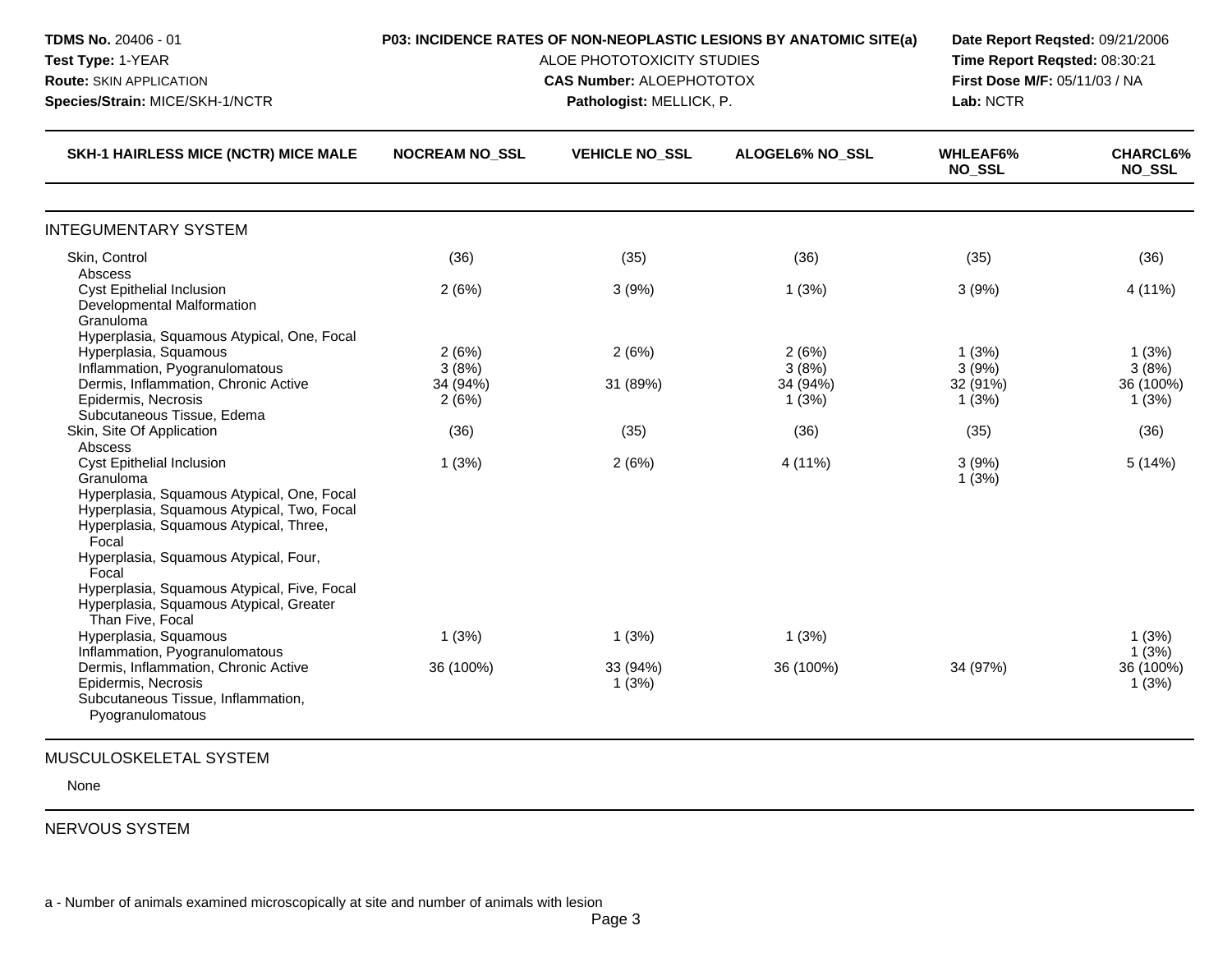| <b>TDMS No. 20406 - 01</b><br><b>Test Type: 1-YEAR</b><br><b>Route: SKIN APPLICATION</b><br>Species/Strain: MICE/SKH-1/NCTR | P03: INCIDENCE RATES OF NON-NEOPLASTIC LESIONS BY ANATOMIC SITE(a)<br>ALOE PHOTOTOXICITY STUDIES<br><b>CAS Number: ALOEPHOTOTOX</b> | Date Report Regsted: 09/21/2006<br>Time Report Regsted: 08:30:21<br><b>First Dose M/F: 05/11/03 / NA</b><br>Lab: NCTR |                        |                                  |                                  |
|-----------------------------------------------------------------------------------------------------------------------------|-------------------------------------------------------------------------------------------------------------------------------------|-----------------------------------------------------------------------------------------------------------------------|------------------------|----------------------------------|----------------------------------|
| <b>SKH-1 HAIRLESS MICE (NCTR) MICE MALE</b>                                                                                 | <b>NOCREAM NO_SSL</b>                                                                                                               | <b>VEHICLE NO_SSL</b>                                                                                                 | <b>ALOGEL6% NO_SSL</b> | <b>WHLEAF6%</b><br><b>NO_SSL</b> | <b>CHARCL6%</b><br><b>NO_SSL</b> |
| None                                                                                                                        |                                                                                                                                     |                                                                                                                       |                        |                                  |                                  |
| <b>RESPIRATORY SYSTEM</b><br>None                                                                                           |                                                                                                                                     |                                                                                                                       |                        |                                  |                                  |
| <b>SPECIAL SENSES SYSTEM</b><br>None                                                                                        |                                                                                                                                     |                                                                                                                       |                        |                                  |                                  |
| URINARY SYSTEM<br>None                                                                                                      |                                                                                                                                     |                                                                                                                       |                        |                                  |                                  |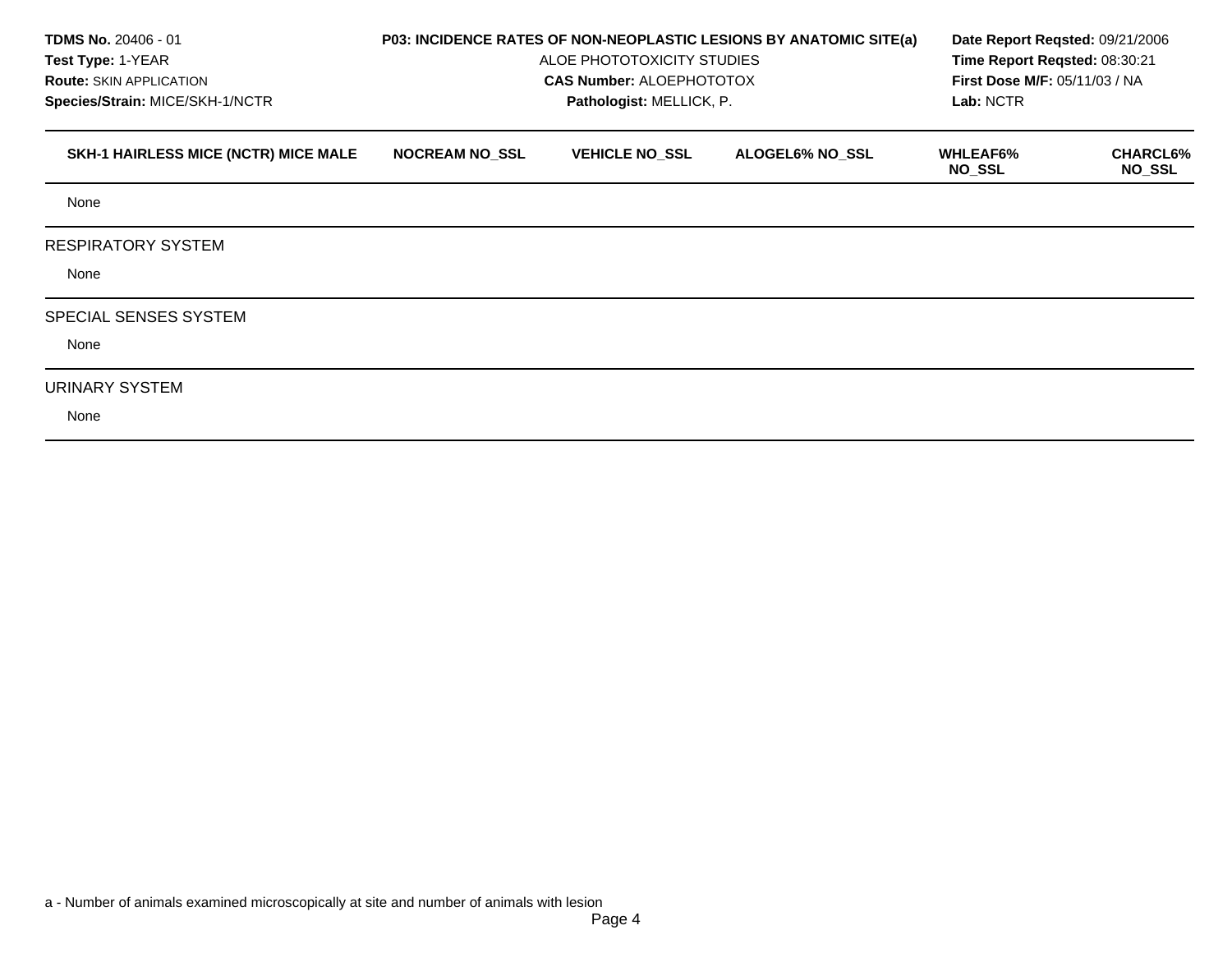| TDMS No. 20406 - 01                                                           |                        | P03: INCIDENCE RATES OF NON-NEOPLASTIC LESIONS BY ANATOMIC SITE(a)<br>ALOE PHOTOTOXICITY STUDIES |                                                                | Date Report Reqsted: 09/21/2006 |                  |
|-------------------------------------------------------------------------------|------------------------|--------------------------------------------------------------------------------------------------|----------------------------------------------------------------|---------------------------------|------------------|
| Test Type: 1-YEAR                                                             |                        |                                                                                                  | Time Report Reqsted: 08:30:21<br>First Dose M/F: 05/11/03 / NA |                                 |                  |
| <b>Route: SKIN APPLICATION</b><br>Species/Strain: MICE/SKH-1/NCTR             |                        | <b>CAS Number: ALOEPHOTOTOX</b><br>Pathologist: MELLICK, P.                                      |                                                                | Lab: NCTR                       |                  |
|                                                                               |                        |                                                                                                  |                                                                |                                 |                  |
| SKH-1 HAIRLESS MICE (NCTR) MICE MALE                                          | <b>AEMOD_HI NO_SSL</b> | NOCREAM 6.85SSL                                                                                  | NOCREAM 13.7SSL                                                | <b>VEHICLE 13.7SSL</b>          | ALOGEL3% 13.7SSL |
| <b>Disposition Summary</b>                                                    |                        |                                                                                                  |                                                                |                                 |                  |
| <b>Animals Initially in Study</b><br><b>Early Deaths</b>                      | 35                     | 36                                                                                               | 36                                                             | 36                              | 36               |
| <b>Accidently Killed</b><br><b>Moribund Sacrifice</b><br><b>Natural Death</b> | $\overline{7}$         | 1<br>5<br>$\overline{c}$                                                                         |                                                                | $\ensuremath{\mathsf{3}}$<br>1  | 5                |
| <b>Survivors</b><br><b>Moribund Sacrifice</b><br><b>Natural Death</b>         |                        | 1                                                                                                |                                                                |                                 |                  |
| <b>Terminal Sacrifice</b>                                                     | 27                     | 22                                                                                               |                                                                | 31                              |                  |
| <b>Harvest</b><br><b>Animals Examined Microscopically</b>                     | 1<br>35                | 5<br>36                                                                                          | 36<br>36                                                       | 35                              | 31<br>36         |
| <b>ALIMENTARY SYSTEM</b>                                                      |                        |                                                                                                  |                                                                |                                 |                  |
| None                                                                          |                        |                                                                                                  |                                                                |                                 |                  |
| CARDIOVASCULAR SYSTEM                                                         |                        |                                                                                                  |                                                                |                                 |                  |
| None                                                                          |                        |                                                                                                  |                                                                |                                 |                  |
| <b>ENDOCRINE SYSTEM</b>                                                       |                        |                                                                                                  |                                                                |                                 |                  |
| None                                                                          |                        |                                                                                                  |                                                                |                                 |                  |
| <b>GENERAL BODY SYSTEM</b>                                                    |                        |                                                                                                  |                                                                |                                 |                  |
| None                                                                          |                        |                                                                                                  |                                                                |                                 |                  |
| <b>GENITAL SYSTEM</b>                                                         |                        |                                                                                                  |                                                                |                                 |                  |
| None                                                                          |                        |                                                                                                  |                                                                |                                 |                  |
| <b>HEMATOPOIETIC SYSTEM</b>                                                   |                        |                                                                                                  |                                                                |                                 |                  |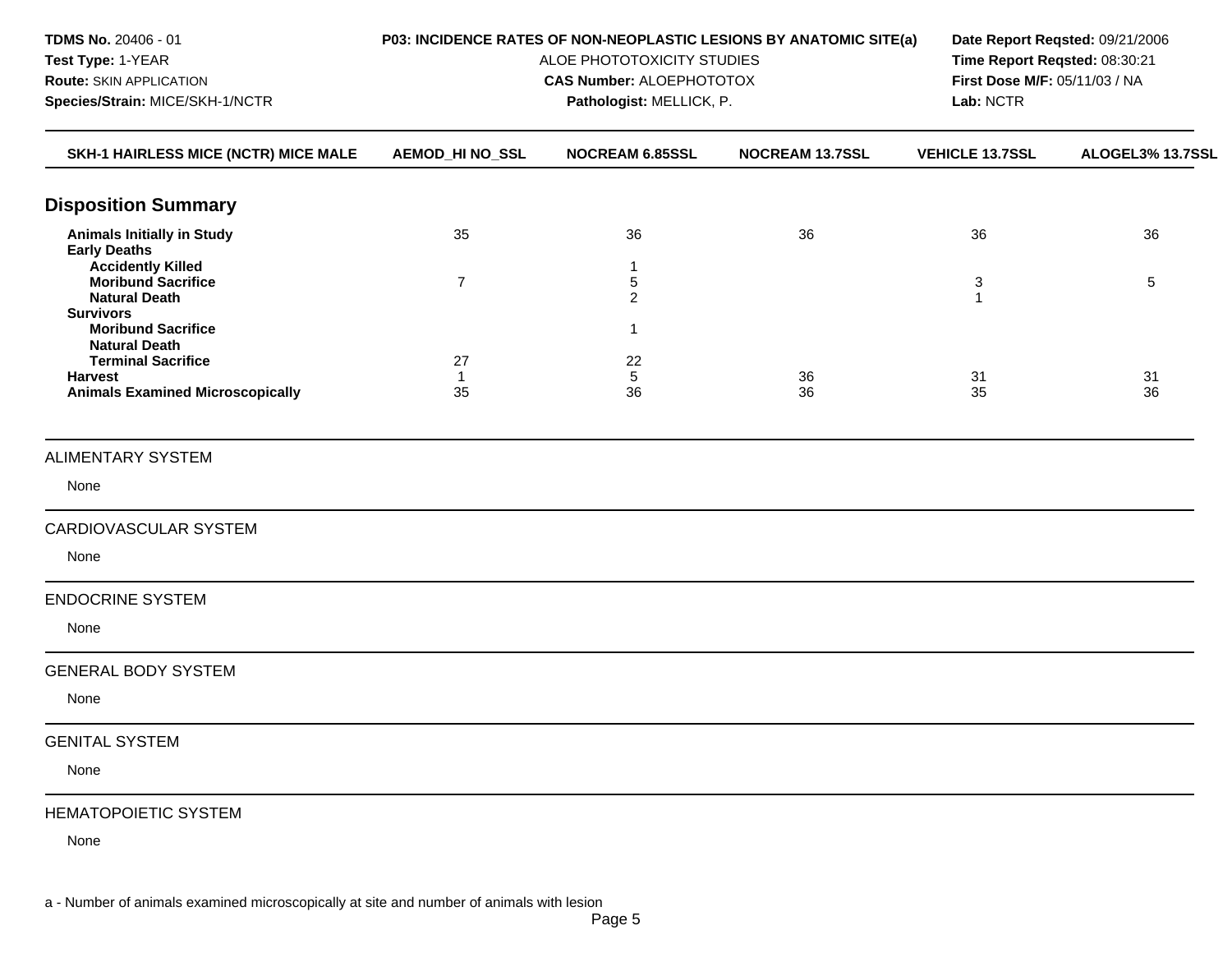| <b>TDMS No. 20406 - 01</b><br>Test Type: 1-YEAR<br><b>Route: SKIN APPLICATION</b><br>Species/Strain: MICE/SKH-1/NCTR                                                                               | P03: INCIDENCE RATES OF NON-NEOPLASTIC LESIONS BY ANATOMIC SITE(a)<br>ALOE PHOTOTOXICITY STUDIES<br><b>CAS Number: ALOEPHOTOTOX</b> | Lab: NCTR                 | Date Report Reqsted: 09/21/2006<br>Time Report Reqsted: 08:30:21<br>First Dose M/F: 05/11/03 / NA |                              |                             |
|----------------------------------------------------------------------------------------------------------------------------------------------------------------------------------------------------|-------------------------------------------------------------------------------------------------------------------------------------|---------------------------|---------------------------------------------------------------------------------------------------|------------------------------|-----------------------------|
| <b>SKH-1 HAIRLESS MICE (NCTR) MICE MALE</b>                                                                                                                                                        | <b>AEMOD HI NO SSL</b>                                                                                                              | <b>NOCREAM 6.85SSL</b>    | <b>NOCREAM 13.7SSL</b>                                                                            | <b>VEHICLE 13.7SSL</b>       | ALOGEL3% 13.7SSL            |
| <b>INTEGUMENTARY SYSTEM</b>                                                                                                                                                                        |                                                                                                                                     |                           |                                                                                                   |                              |                             |
| Skin, Control                                                                                                                                                                                      | (35)                                                                                                                                | (36)                      | (36)                                                                                              | (35)                         | (36)                        |
| Abscess<br><b>Cyst Epithelial Inclusion</b><br>Developmental Malformation<br>Granuloma                                                                                                             | 3(9%)                                                                                                                               | 2(6%)<br>4 (11%)          | 1(3%)<br>4 (11%)                                                                                  | 4 (11%)                      | 1(3%)<br>3(8%)<br>1(3%)     |
| Hyperplasia, Squamous Atypical, One, Focal<br>Hyperplasia, Squamous<br>Inflammation, Pyogranulomatous<br>Dermis, Inflammation, Chronic Active<br>Epidermis, Necrosis<br>Subcutaneous Tissue, Edema | 32 (91%)                                                                                                                            | 30 (83%)<br>1(3%)         | 2(6%)<br>4 (11%)<br>22 (61%)<br>1(3%)                                                             | 2(6%)<br>30 (86%)<br>1(3%)   | 2(6%)<br>26 (72%)<br>3(8%)  |
| Skin, Site Of Application<br>Abscess                                                                                                                                                               | (35)                                                                                                                                | (36)<br>1(3%)             | (36)                                                                                              | (35)                         | (36)                        |
| <b>Cyst Epithelial Inclusion</b><br>Granuloma                                                                                                                                                      | 9(26%)                                                                                                                              | 12 (33%)                  | 5(14%)                                                                                            | 3(9%)                        | 7 (19%)                     |
| Hyperplasia, Squamous Atypical, One, Focal<br>Hyperplasia, Squamous Atypical, Two, Focal<br>Hyperplasia, Squamous Atypical, Three,<br>Focal                                                        | 1(3%)                                                                                                                               | 6 (17%)<br>3(8%)<br>1(3%) | 5(14%)<br>9(25%)<br>6 (17%)                                                                       | 5(14%)<br>6 (17%)<br>7 (20%) | 2(6%)<br>10 (28%)<br>5(14%) |
| Hyperplasia, Squamous Atypical, Four,<br>Focal                                                                                                                                                     |                                                                                                                                     | 1(3%)                     | 3(8%)                                                                                             | 4 (11%)                      | 4 (11%)                     |
| Hyperplasia, Squamous Atypical, Five, Focal<br>Hyperplasia, Squamous Atypical, Greater<br>Than Five, Focal                                                                                         |                                                                                                                                     | 1(3%)                     | 2(6%)<br>8 (22%)                                                                                  | 5(14%)<br>4 (11%)            | 3(8%)<br>4 (11%)            |
| Hyperplasia, Squamous<br>Inflammation, Pyogranulomatous                                                                                                                                            | 1(3%)                                                                                                                               | 20 (56%)<br>1(3%)         | 35 (97%)<br>2(6%)                                                                                 | 31 (89%)                     | 33 (92%)                    |
| Dermis, Inflammation, Chronic Active<br>Epidermis, Necrosis<br>Subcutaneous Tissue, Inflammation,<br>Pyogranulomatous                                                                              | 33 (94%)                                                                                                                            | 33 (92%)                  | 34 (94%)<br>1(3%)                                                                                 | 32 (91%)                     | 32 (89%)<br>2(6%)           |

## MUSCULOSKELETAL SYSTEM

None

NERVOUS SYSTEM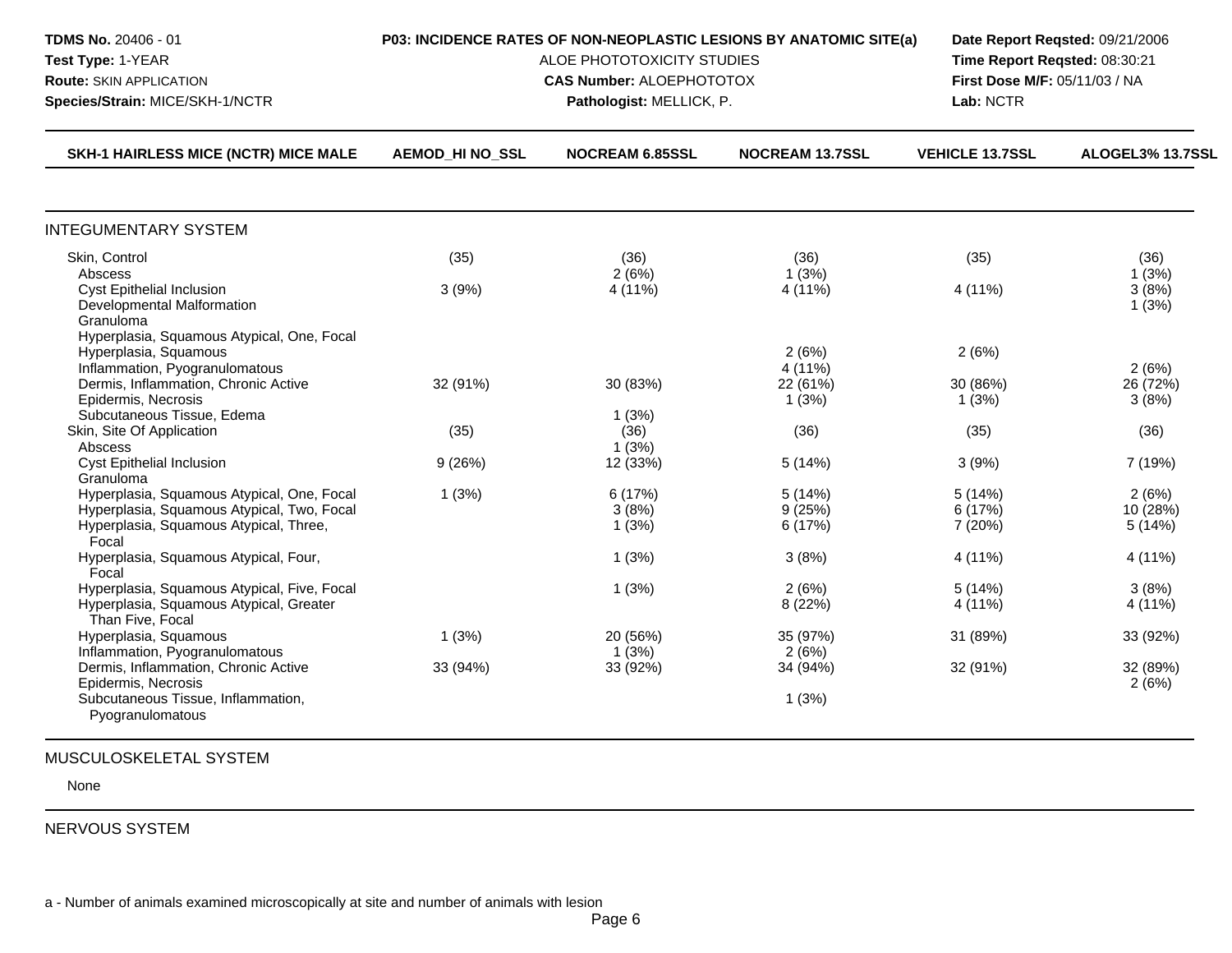| <b>TDMS No. 20406 - 01</b><br>Test Type: 1-YEAR<br><b>Route: SKIN APPLICATION</b><br>Species/Strain: MICE/SKH-1/NCTR |                        | P03: INCIDENCE RATES OF NON-NEOPLASTIC LESIONS BY ANATOMIC SITE(a)<br>ALOE PHOTOTOXICITY STUDIES<br><b>CAS Number: ALOEPHOTOTOX</b><br>Pathologist: MELLICK, P. | Date Report Reqsted: 09/21/2006<br>Time Report Reqsted: 08:30:21<br><b>First Dose M/F: 05/11/03 / NA</b><br>Lab: NCTR |                        |                  |
|----------------------------------------------------------------------------------------------------------------------|------------------------|-----------------------------------------------------------------------------------------------------------------------------------------------------------------|-----------------------------------------------------------------------------------------------------------------------|------------------------|------------------|
| SKH-1 HAIRLESS MICE (NCTR) MICE MALE                                                                                 | <b>AEMOD_HI NO_SSL</b> | <b>NOCREAM 6.85SSL</b>                                                                                                                                          | <b>NOCREAM 13.7SSL</b>                                                                                                | <b>VEHICLE 13.7SSL</b> | ALOGEL3% 13.7SSL |
| None                                                                                                                 |                        |                                                                                                                                                                 |                                                                                                                       |                        |                  |
| <b>RESPIRATORY SYSTEM</b><br>None                                                                                    |                        |                                                                                                                                                                 |                                                                                                                       |                        |                  |
| SPECIAL SENSES SYSTEM<br>None                                                                                        |                        |                                                                                                                                                                 |                                                                                                                       |                        |                  |
| URINARY SYSTEM<br>None                                                                                               |                        |                                                                                                                                                                 |                                                                                                                       |                        |                  |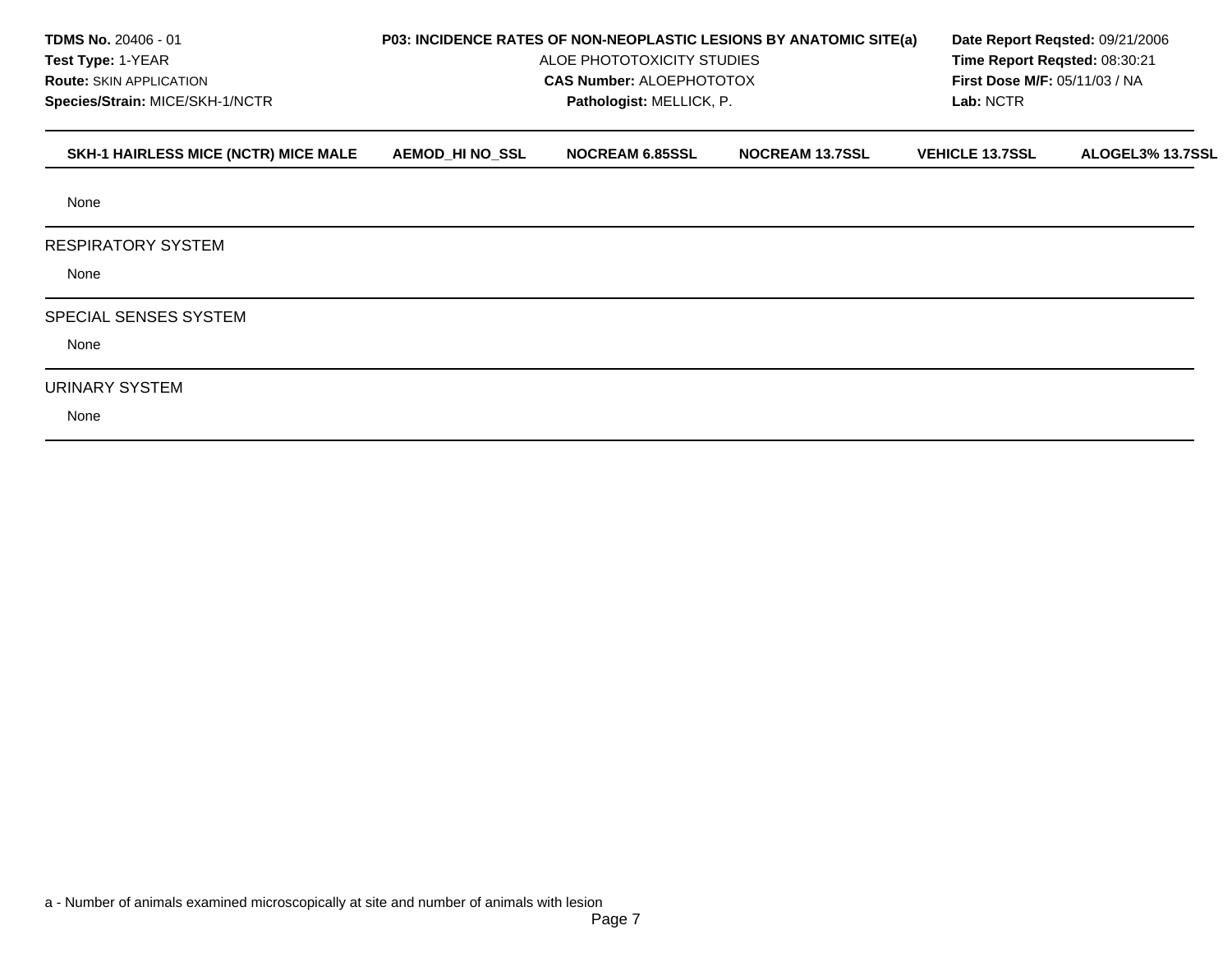| TDMS No. 20406 - 01<br>Test Type: 1-YEAR<br><b>Route: SKIN APPLICATION</b><br>Species/Strain: MICE/SKH-1/NCTR              | P03: INCIDENCE RATES OF NON-NEOPLASTIC LESIONS BY ANATOMIC SITE(a)<br>ALOE PHOTOTOXICITY STUDIES<br><b>CAS Number: ALOEPHOTOTOX</b> | Lab: NCTR                      | Date Report Reqsted: 09/21/2006<br>Time Report Reqsted: 08:30:21<br>First Dose M/F: 05/11/03 / NA |                                |                  |
|----------------------------------------------------------------------------------------------------------------------------|-------------------------------------------------------------------------------------------------------------------------------------|--------------------------------|---------------------------------------------------------------------------------------------------|--------------------------------|------------------|
| SKH-1 HAIRLESS MICE (NCTR) MICE MALE                                                                                       | ALOGEL6% 13.7SSL                                                                                                                    | WHLEAF3% 13.7SSL               | WHLEAF6% 13.7SSL                                                                                  | CHARCL3% 13.7SSL               | CHARCL6% 13.7SSL |
| <b>Disposition Summary</b>                                                                                                 |                                                                                                                                     |                                |                                                                                                   |                                |                  |
| <b>Animals Initially in Study</b><br><b>Early Deaths</b><br><b>Accidently Killed</b>                                       | 36                                                                                                                                  | 36                             | 36                                                                                                | 36                             | 36               |
| <b>Moribund Sacrifice</b><br><b>Natural Death</b><br><b>Survivors</b><br><b>Moribund Sacrifice</b><br><b>Natural Death</b> | 1                                                                                                                                   | $\mathbf{1}$<br>$\overline{c}$ | $\overline{c}$<br>$\mathbf{1}$                                                                    | $\overline{c}$<br>$\mathbf{1}$ | 4                |
| <b>Terminal Sacrifice</b><br><b>Harvest</b><br><b>Animals Examined Microscopically</b>                                     | 35<br>36                                                                                                                            | -1<br>32<br>36                 | -1<br>32<br>36                                                                                    | 33<br>36                       | 32<br>36         |
| <b>ALIMENTARY SYSTEM</b>                                                                                                   |                                                                                                                                     |                                |                                                                                                   |                                |                  |
| None                                                                                                                       |                                                                                                                                     |                                |                                                                                                   |                                |                  |
| <b>CARDIOVASCULAR SYSTEM</b>                                                                                               |                                                                                                                                     |                                |                                                                                                   |                                |                  |
| None                                                                                                                       |                                                                                                                                     |                                |                                                                                                   |                                |                  |
| <b>ENDOCRINE SYSTEM</b>                                                                                                    |                                                                                                                                     |                                |                                                                                                   |                                |                  |
| None                                                                                                                       |                                                                                                                                     |                                |                                                                                                   |                                |                  |
| <b>GENERAL BODY SYSTEM</b><br>None                                                                                         |                                                                                                                                     |                                |                                                                                                   |                                |                  |
| <b>GENITAL SYSTEM</b>                                                                                                      |                                                                                                                                     |                                |                                                                                                   |                                |                  |
| None                                                                                                                       |                                                                                                                                     |                                |                                                                                                   |                                |                  |
| <b>HEMATOPOIETIC SYSTEM</b>                                                                                                |                                                                                                                                     |                                |                                                                                                   |                                |                  |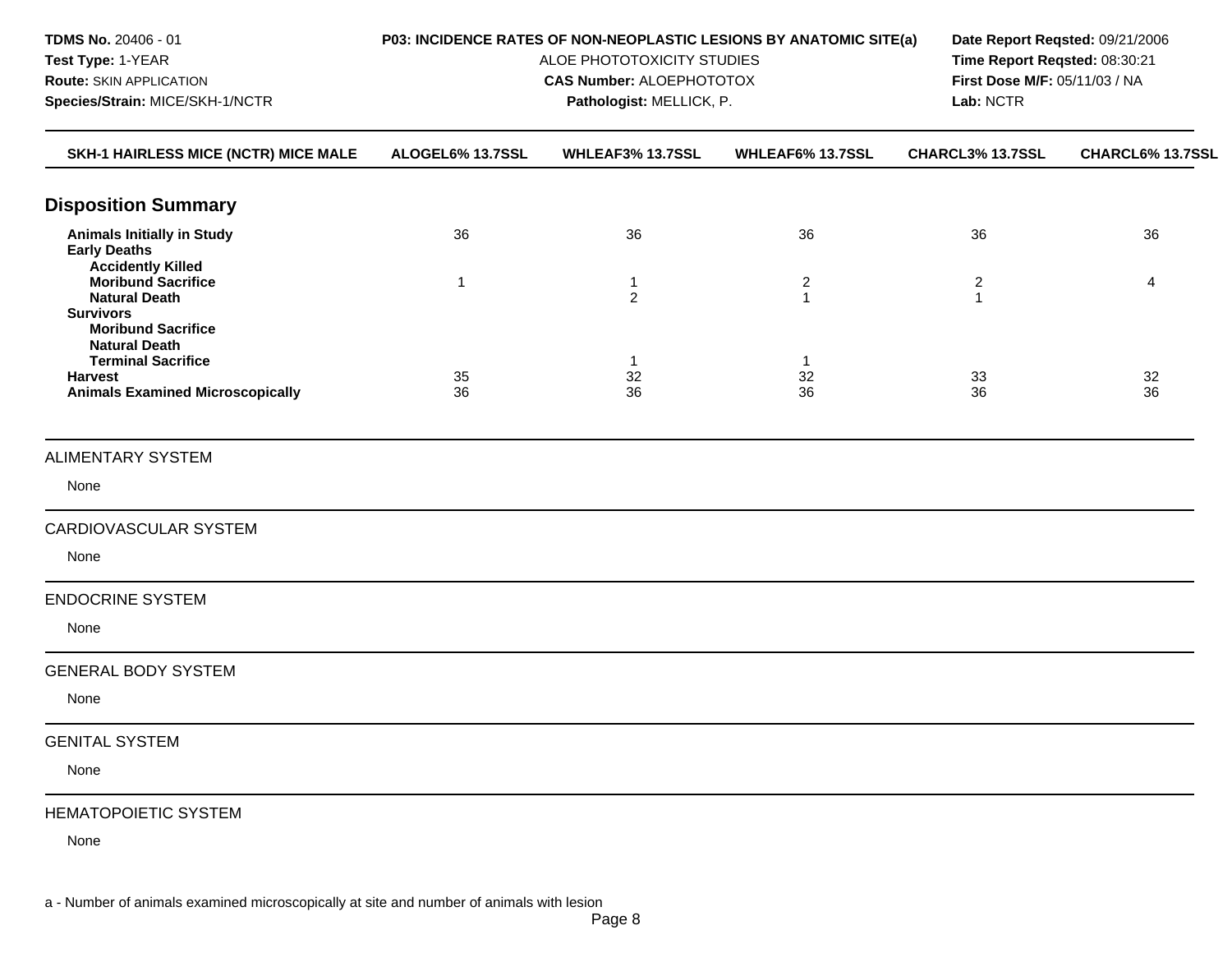| <b>TDMS No. 20406 - 01</b><br>Test Type: 1-YEAR<br><b>Route: SKIN APPLICATION</b><br>Species/Strain: MICE/SKH-1/NCTR  | P03: INCIDENCE RATES OF NON-NEOPLASTIC LESIONS BY ANATOMIC SITE(a)<br>ALOE PHOTOTOXICITY STUDIES<br><b>CAS Number: ALOEPHOTOTOX</b> | Lab: NCTR         | Date Report Regsted: 09/21/2006<br>Time Report Reqsted: 08:30:21<br>First Dose M/F: 05/11/03 / NA |                     |                    |
|-----------------------------------------------------------------------------------------------------------------------|-------------------------------------------------------------------------------------------------------------------------------------|-------------------|---------------------------------------------------------------------------------------------------|---------------------|--------------------|
| <b>SKH-1 HAIRLESS MICE (NCTR) MICE MALE</b>                                                                           | ALOGEL6% 13.7SSL                                                                                                                    | WHLEAF3% 13.7SSL  | <b>WHLEAF6% 13.7SSL</b>                                                                           | CHARCL3% 13.7SSL    | CHARCL6% 13.7SSL   |
| <b>INTEGUMENTARY SYSTEM</b>                                                                                           |                                                                                                                                     |                   |                                                                                                   |                     |                    |
| Skin, Control                                                                                                         | (36)                                                                                                                                | (36)              | (36)                                                                                              | (36)                | (36)               |
| Abscess<br><b>Cyst Epithelial Inclusion</b><br>Developmental Malformation                                             | 3(8%)                                                                                                                               | 1(3%)             | 3(8%)                                                                                             | 2(6%)               | 1(3%)<br>4 (11%)   |
| Granuloma                                                                                                             | 2(6%)                                                                                                                               |                   |                                                                                                   |                     | 1(3%)              |
| Hyperplasia, Squamous Atypical, One, Focal<br>Hyperplasia, Squamous<br>Inflammation, Pyogranulomatous                 | 1(3%)<br>2(6%)                                                                                                                      | 3(8%)<br>3(8%)    | 3(8%)                                                                                             | 1(3%)               | 1(3%)<br>1(3%)     |
| Dermis, Inflammation, Chronic Active<br>Epidermis, Necrosis                                                           | 30 (83%)<br>1(3%)                                                                                                                   | 31 (86%)          | 30 (83%)<br>4 (11%)                                                                               | 27 (75%)<br>2(6%)   | 33 (92%)           |
| Subcutaneous Tissue, Edema<br>Skin, Site Of Application<br>Abscess                                                    | (36)                                                                                                                                | (36)              | (36)<br>1(3%)                                                                                     | (36)                | (36)               |
| <b>Cyst Epithelial Inclusion</b><br>Granuloma                                                                         | 4 (11%)                                                                                                                             | 6 (17%)           | 2(6%)<br>1(3%)                                                                                    | 5(14%)              | 4 (11%)            |
| Hyperplasia, Squamous Atypical, One, Focal                                                                            | 4 (11%)                                                                                                                             | 4 (11%)           | 4 (11%)                                                                                           | 4 (11%)             | 5(14%)             |
| Hyperplasia, Squamous Atypical, Two, Focal<br>Hyperplasia, Squamous Atypical, Three,<br>Focal                         | 10 (28%)<br>6 (17%)                                                                                                                 | 5(14%)<br>4 (11%) | 5(14%)<br>12 (33%)                                                                                | 14 (39%)<br>9(25%)  | 2(6%)<br>4 (11%)   |
| Hyperplasia, Squamous Atypical, Four,<br>Focal                                                                        | 4 (11%)                                                                                                                             | 7 (19%)           | 4 (11%)                                                                                           |                     | 10 (28%)           |
| Hyperplasia, Squamous Atypical, Five, Focal                                                                           | 5(14%)                                                                                                                              | 4 (11%)           | 1(3%)                                                                                             | 3(8%)               | 4 (11%)            |
| Hyperplasia, Squamous Atypical, Greater<br>Than Five, Focal                                                           | 5(14%)                                                                                                                              | 5(14%)            | 8 (22%)                                                                                           | 4 (11%)             | 5(14%)             |
| Hyperplasia, Squamous<br>Inflammation, Pyogranulomatous                                                               | 36 (100%)<br>1(3%)                                                                                                                  | 34 (94%)<br>1(3%) | 34 (94%)                                                                                          | 35 (97%)            | 35 (97%)           |
| Dermis, Inflammation, Chronic Active<br>Epidermis, Necrosis<br>Subcutaneous Tissue, Inflammation,<br>Pyogranulomatous | 34 (94%)<br>3(8%)                                                                                                                   | 32 (89%)<br>2(6%) | 33 (92%)<br>2(6%)                                                                                 | 34 (94%)<br>6 (17%) | 34 (94%)<br>5(14%) |

## MUSCULOSKELETAL SYSTEM

None

NERVOUS SYSTEM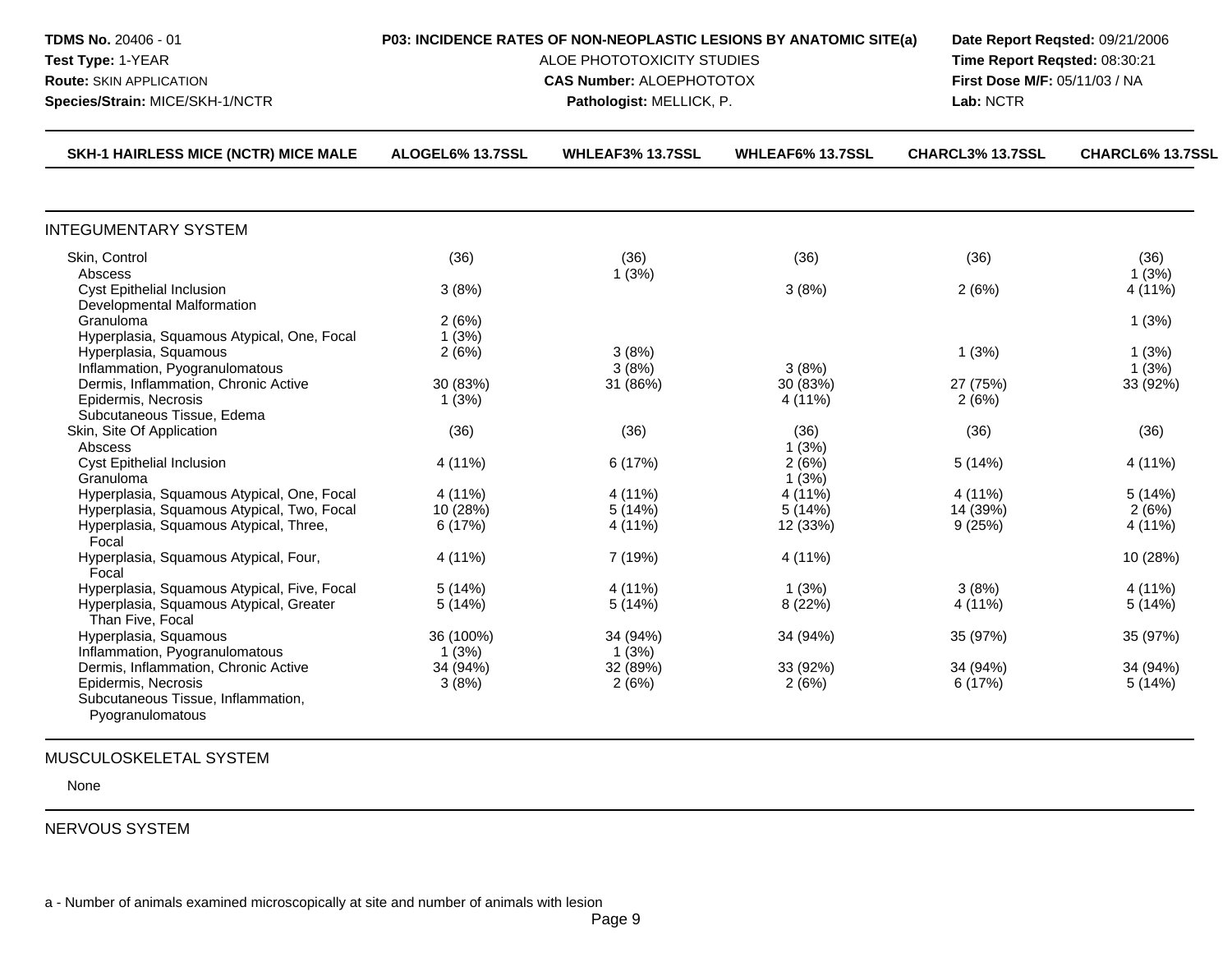| <b>TDMS No. 20406 - 01</b><br>Test Type: 1-YEAR<br><b>Route: SKIN APPLICATION</b><br>Species/Strain: MICE/SKH-1/NCTR |                  | P03: INCIDENCE RATES OF NON-NEOPLASTIC LESIONS BY ANATOMIC SITE(a)<br>ALOE PHOTOTOXICITY STUDIES<br><b>CAS Number: ALOEPHOTOTOX</b><br>Pathologist: MELLICK, P. | Lab: NCTR               | Date Report Regsted: 09/21/2006<br>Time Report Reqsted: 08:30:21<br><b>First Dose M/F: 05/11/03 / NA</b> |                  |
|----------------------------------------------------------------------------------------------------------------------|------------------|-----------------------------------------------------------------------------------------------------------------------------------------------------------------|-------------------------|----------------------------------------------------------------------------------------------------------|------------------|
| SKH-1 HAIRLESS MICE (NCTR) MICE MALE                                                                                 | ALOGEL6% 13.7SSL | <b>WHLEAF3% 13.7SSL</b>                                                                                                                                         | <b>WHLEAF6% 13.7SSL</b> | <b>CHARCL3% 13.7SSL</b>                                                                                  | CHARCL6% 13.7SSL |
| None                                                                                                                 |                  |                                                                                                                                                                 |                         |                                                                                                          |                  |
| <b>RESPIRATORY SYSTEM</b><br>None                                                                                    |                  |                                                                                                                                                                 |                         |                                                                                                          |                  |
| <b>SPECIAL SENSES SYSTEM</b><br>None                                                                                 |                  |                                                                                                                                                                 |                         |                                                                                                          |                  |
| URINARY SYSTEM<br>None                                                                                               |                  |                                                                                                                                                                 |                         |                                                                                                          |                  |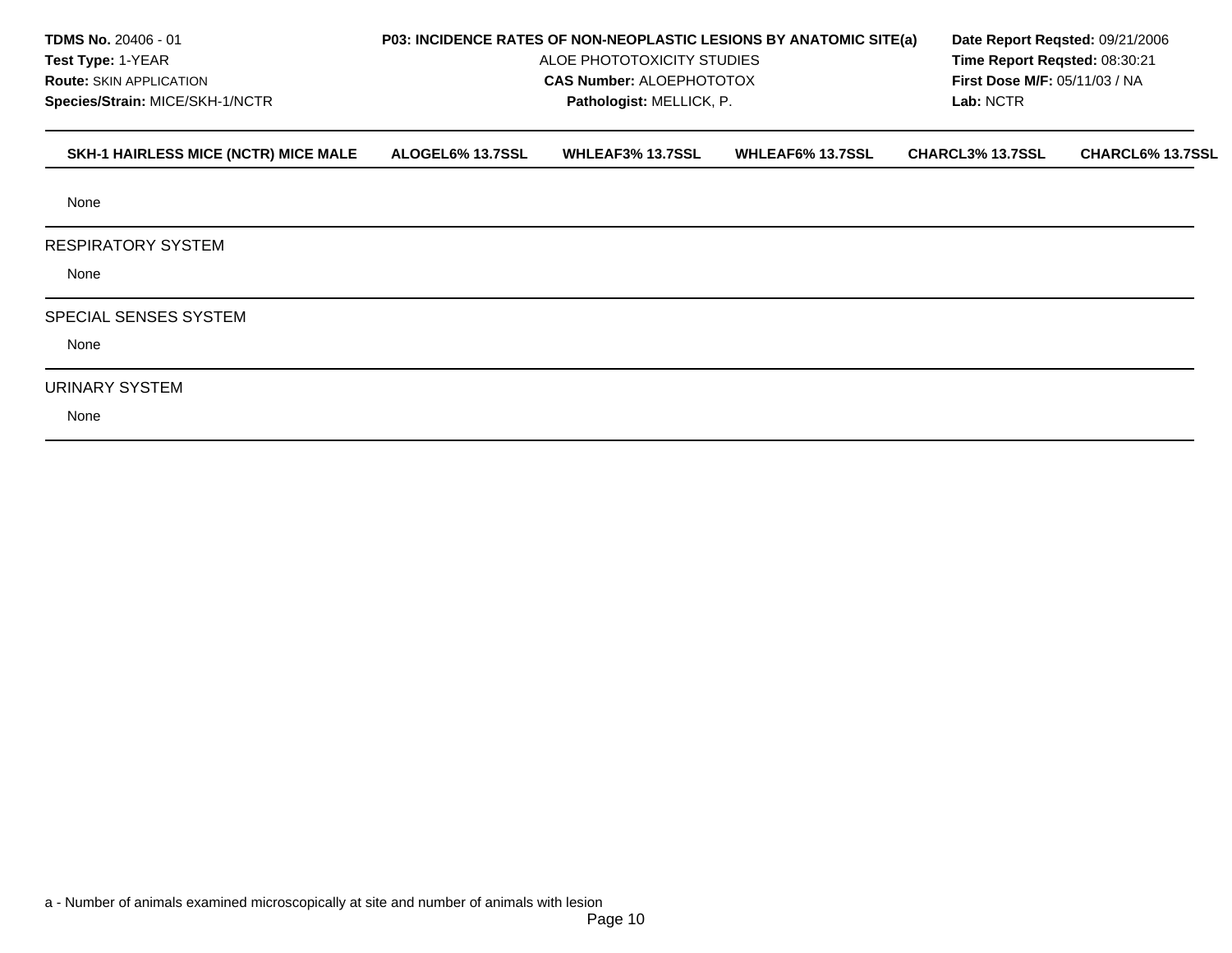| TDMS No. 20406 - 01<br>Test Type: 1-YEAR<br><b>Route: SKIN APPLICATION</b><br>Species/Strain: MICE/SKH-1/NCTR                  | P03: INCIDENCE RATES OF NON-NEOPLASTIC LESIONS BY ANATOMIC SITE(a)<br>ALOE PHOTOTOXICITY STUDIES<br><b>CAS Number: ALOEPHOTOTOX</b> | Date Report Reqsted: 09/21/2006<br>Time Report Reqsted: 08:30:21<br>First Dose M/F: 05/11/03 / NA<br>Lab: NCTR |                 |  |
|--------------------------------------------------------------------------------------------------------------------------------|-------------------------------------------------------------------------------------------------------------------------------------|----------------------------------------------------------------------------------------------------------------|-----------------|--|
| SKH-1 HAIRLESS MICE (NCTR) MICE MALE                                                                                           | AEMOD_LO 13.7SSL                                                                                                                    | AEMOD_HI 13.7SSL                                                                                               | NOCREAM 20.5SSL |  |
| <b>Disposition Summary</b>                                                                                                     |                                                                                                                                     |                                                                                                                |                 |  |
| <b>Animals Initially in Study</b><br><b>Early Deaths</b>                                                                       | 35                                                                                                                                  | 36                                                                                                             | 36              |  |
| <b>Accidently Killed</b><br><b>Moribund Sacrifice</b><br><b>Natural Death</b><br><b>Survivors</b><br><b>Moribund Sacrifice</b> | 3<br>$\overline{2}$                                                                                                                 | 1                                                                                                              | 3               |  |
| <b>Natural Death</b><br><b>Terminal Sacrifice</b><br><b>Harvest</b><br><b>Animals Examined Microscopically</b>                 | 30<br>35                                                                                                                            | $\mathbf{1}$<br>34<br>36                                                                                       | 33<br>36        |  |
| <b>ALIMENTARY SYSTEM</b>                                                                                                       |                                                                                                                                     |                                                                                                                |                 |  |
| None                                                                                                                           |                                                                                                                                     |                                                                                                                |                 |  |
| CARDIOVASCULAR SYSTEM                                                                                                          |                                                                                                                                     |                                                                                                                |                 |  |
| None                                                                                                                           |                                                                                                                                     |                                                                                                                |                 |  |
| <b>ENDOCRINE SYSTEM</b>                                                                                                        |                                                                                                                                     |                                                                                                                |                 |  |
| None                                                                                                                           |                                                                                                                                     |                                                                                                                |                 |  |
| <b>GENERAL BODY SYSTEM</b>                                                                                                     |                                                                                                                                     |                                                                                                                |                 |  |
| None                                                                                                                           |                                                                                                                                     |                                                                                                                |                 |  |
| <b>GENITAL SYSTEM</b><br>None                                                                                                  |                                                                                                                                     |                                                                                                                |                 |  |
| <b>HEMATOPOIETIC SYSTEM</b>                                                                                                    |                                                                                                                                     |                                                                                                                |                 |  |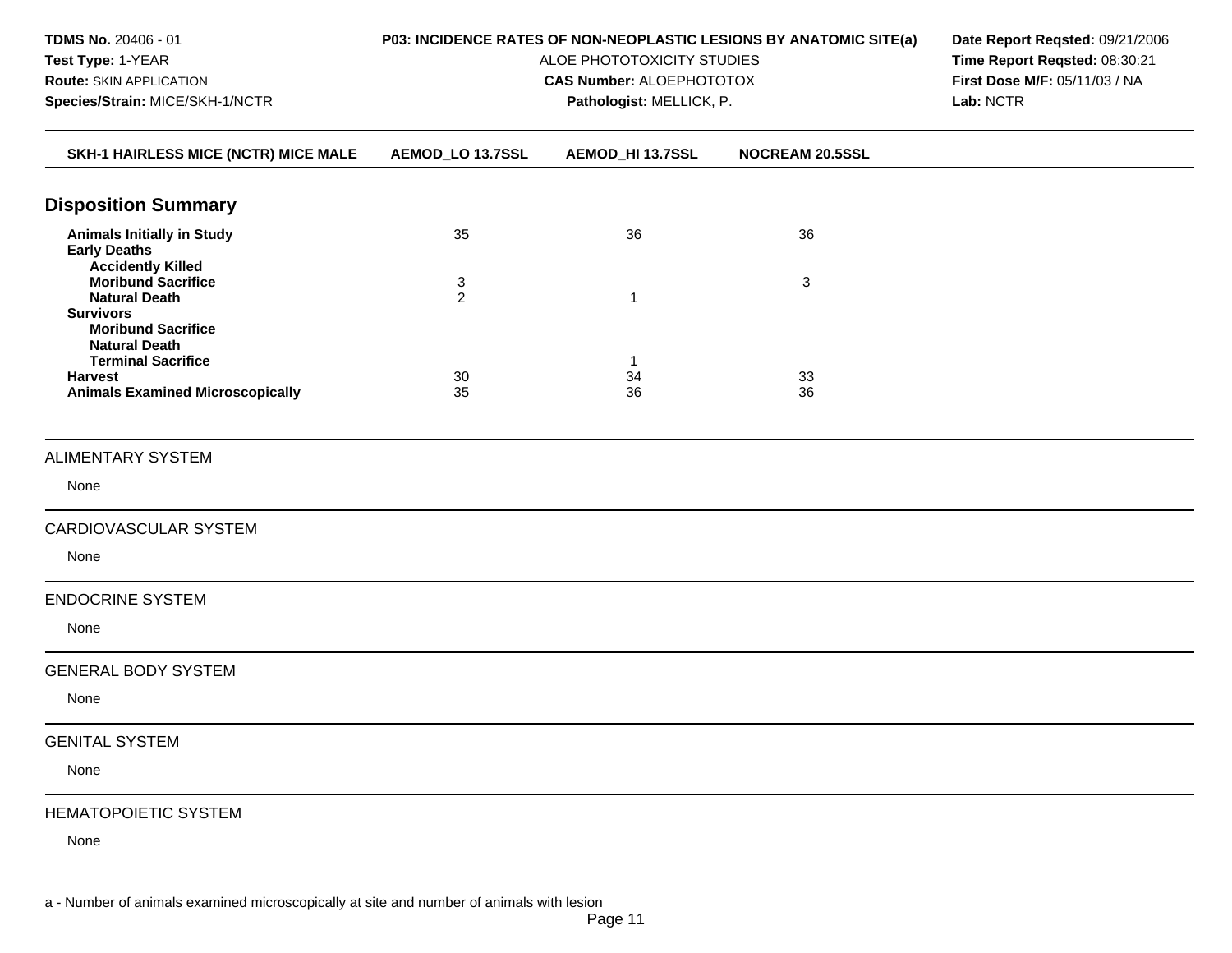| TDMS No. 20406 - 01<br>Test Type: 1-YEAR<br><b>Route: SKIN APPLICATION</b><br>Species/Strain: MICE/SKH-1/NCTR                                                                                      | P03: INCIDENCE RATES OF NON-NEOPLASTIC LESIONS BY ANATOMIC SITE(a)<br>ALOE PHOTOTOXICITY STUDIES<br><b>CAS Number: ALOEPHOTOTOX</b> | Date Report Reqsted: 09/21/2006<br>Time Report Reqsted: 08:30:21<br>First Dose M/F: 05/11/03 / NA<br>Lab: NCTR |                            |  |
|----------------------------------------------------------------------------------------------------------------------------------------------------------------------------------------------------|-------------------------------------------------------------------------------------------------------------------------------------|----------------------------------------------------------------------------------------------------------------|----------------------------|--|
| <b>SKH-1 HAIRLESS MICE (NCTR) MICE MALE</b>                                                                                                                                                        | AEMOD LO 13.7SSL                                                                                                                    | <b>AEMOD HI 13.7SSL</b>                                                                                        | <b>NOCREAM 20.5SSL</b>     |  |
| <b>INTEGUMENTARY SYSTEM</b>                                                                                                                                                                        |                                                                                                                                     |                                                                                                                |                            |  |
| Skin, Control<br>Abscess<br><b>Cyst Epithelial Inclusion</b><br>Developmental Malformation<br>Granuloma                                                                                            | (34)<br>2(6%)                                                                                                                       | (36)<br>1(3%)<br>6 (17%)                                                                                       | (36)<br>1(3%)<br>1(3%)     |  |
| Hyperplasia, Squamous Atypical, One, Focal<br>Hyperplasia, Squamous<br>Inflammation, Pyogranulomatous<br>Dermis, Inflammation, Chronic Active<br>Epidermis, Necrosis<br>Subcutaneous Tissue, Edema | 1(3%)<br>4 (12%)<br>28 (82%)<br>5(15%)                                                                                              | 1(3%)<br>2(6%)<br>34 (94%)<br>1(3%)                                                                            | 1(3%)<br>20 (56%)<br>1(3%) |  |
| Skin, Site Of Application<br>Abscess<br>Cyst Epithelial Inclusion                                                                                                                                  | (35)<br>3(9%)                                                                                                                       | (36)<br>2(6%)                                                                                                  | (36)<br>1(3%)<br>1(3%)     |  |
| Granuloma<br>Hyperplasia, Squamous Atypical, One, Focal<br>Hyperplasia, Squamous Atypical, Two, Focal<br>Hyperplasia, Squamous Atypical, Three,<br>Focal                                           | 5(14%)<br>5(14%)<br>5(14%)                                                                                                          | 8(22%)<br>5(14%)<br>4 (11%)                                                                                    | 7(19%)<br>9(25%)<br>3(8%)  |  |
| Hyperplasia, Squamous Atypical, Four,<br>Focal                                                                                                                                                     | 8 (23%)                                                                                                                             | 4 (11%)                                                                                                        | 6(17%)                     |  |
| Hyperplasia, Squamous Atypical, Five, Focal<br>Hyperplasia, Squamous Atypical, Greater<br>Than Five, Focal                                                                                         | 3(9%)<br>4 (11%)                                                                                                                    | 5(14%)<br>7 (19%)                                                                                              | 2(6%)<br>5(14%)            |  |
| Hyperplasia, Squamous<br>Inflammation, Pyogranulomatous                                                                                                                                            | 32 (91%)<br>2(6%)                                                                                                                   | 32 (89%)                                                                                                       | 28 (78%)                   |  |
| Dermis, Inflammation, Chronic Active<br>Epidermis, Necrosis<br>Subcutaneous Tissue, Inflammation,<br>Pyogranulomatous                                                                              | 35 (100%)<br>7 (20%)                                                                                                                | 32 (89%)<br>1(3%)                                                                                              | 26 (72%)<br>5(14%)         |  |

## MUSCULOSKELETAL SYSTEM

None

## NERVOUS SYSTEM